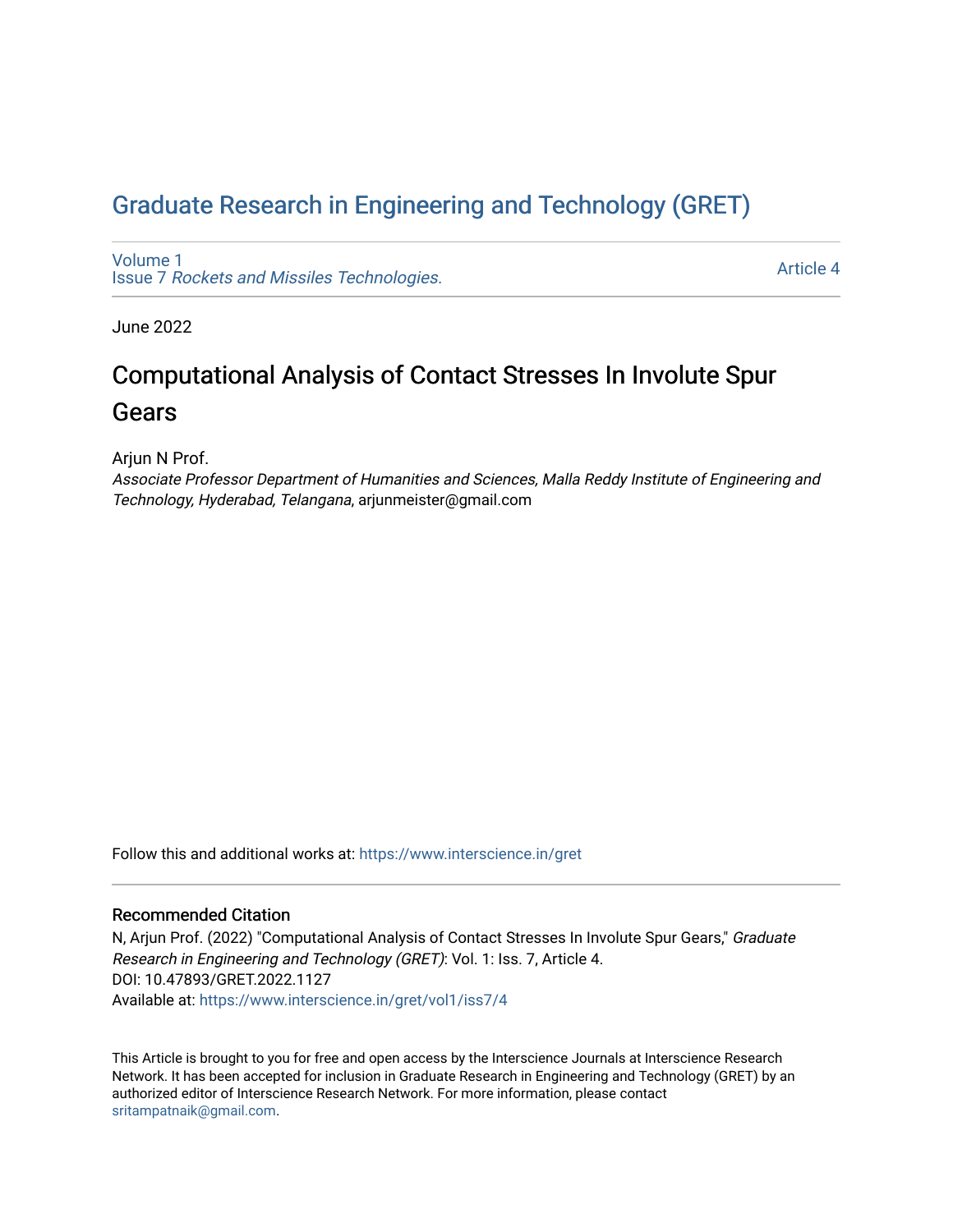## **Computational Analysis of Contact Stresses In Involute Spur Gears**

Arjun. N

Department of Humanities and Sciences Hyderabad, India [arjunmeister@gmail.com](mailto:arjunmeister@gmail.com) Malla Reddy Institute of Engineering and Technology

*Abstract***— The present paper investigates computational analysis o f the contact stresses involved in an involute gear system using ANSYS simulation software. Gearing is one of the most critical components in mechanical power transmission systems. The computational simulation of contact stresses of two cylinders is carried out to validate the methodology with available analytical method, Hertz contact stress equation, which are originally derived for contact between two cylinders. The simulation of contact problems with ANSYS is carried out with the stiffness relationship between the two contact areas is usually established through a contact element, spring type is placed between the two contacting areas. The results of the two dimensional FEM analyses using ANSYS, a FEM solver software are presented. The results simulated are in agree with the theoretical values calculated using Hertz contact stress equation.** 

*Keywords- Gears, contact stress.* 

#### I. INTRODUCTION

Gearing is one of the most critical components in a mechanical power transmission system, and in most industrial rotating machinery. It is possible that gears will predominate as the most effective means of transmitting power in future machines due to their high degree of reliability and compactness. The increasing demand for quiet power transmission in machines, vehicles, elevators and generators, has created a growing demand for a more precise analysis of the characteristics of gear systems. In the automobile industry, the largest manufacturer of gears, higher reliability and lighter weight gears are necessary as lighter automobiles continue to be in demand.

Designing highly loaded spur gears for power transmission systems that are both strong and quiet requires analysis methods that can easily be implemented and also provide information on contact and bending stresses, along with transmission errors. Gears analyses in the past are performed using analytical methods, which required a number of assumptions and simplifications. In general, gear analyses are multidisciplinary, including calculations related to the tooth stresses and to tri biological failures such as like wear or scoring.

There has been a great deal of research on gear analysis, and a large body of literature on gear modeling has been published. The gear stress analysis, the transmission errors, the prediction of gear dynamic loads, gear noise, and the optimal design for gear sets are always major concerns in gear design. Errichello [12] and Ozguven and Houser[13] survey a great deal of literature on the development of a variety of simulation models for both static and dynamic analysis of different types of gears. The first study of transmission error was done by Harris [14]. He showed that the behavior of spur gears at low speeds can be summarized in a set of static transmission error curves. In later years, Mark [15] and [16] analyzed the vibratory excitation of gear systems theoretically. He derived an expression for static transmission error and used it to predict the various components of the static transmission error spectrum from a set of measurements made on a mating pair of spur gears. Kohler and Regan [17] discussed the derivation of gear transmission error from pitch error transformed to the frequency domain. Kubo et al [18] estimated the transmission error of cylindrical involute gears using a tooth contact pattern.

In this research paper, preliminary investigation of static contact stresses between two cylinder to validate the methodology that can be implemented for gears in contact resulting in complicated mesh are performed using ANSYS.

### II. THEORY

Despite the importance of contact in the mechanics of solids and its engineering applications, contact effects are rarely seriously taken into account in conventional engineering analysis, because of the extreme complexity involved. Mechanical problems involving contacts are inherently nonlinear. Change in Status Nonlinearities (Contact) is considerable in the analysis of gears. Contact problems present many difficulties. First, the actual region of contact between deformable bodies in contact is not known until the solution has been obtained. Depending on the loads, materials, and boundary conditions, along with other factors, surfaces can come into and go out of contact with each other in a largely unpredictable manner. Secondly, most contact problems need to account for friction. The modeling of friction is very difficult as the friction depends on the surface smoothness, the physical and chemical properties of the material, the properties of any lubricant that might be present in the motion, and the temperature of the contacting surfaces. There are several friction laws and models to choose from, and all are nonlinear. Frictional response can be chaotic, making solution convergence difficult (ANSYS).

With the rapid development of computational mechanics, however, great progress has been made in computational analysis of the problem. Using the finite element method, many contact problems, ranging from relatively simple ones to quite complicated ones, can be solved with high accuracy. The Finite Element Method can be considered the favorite method to treat contact

**10**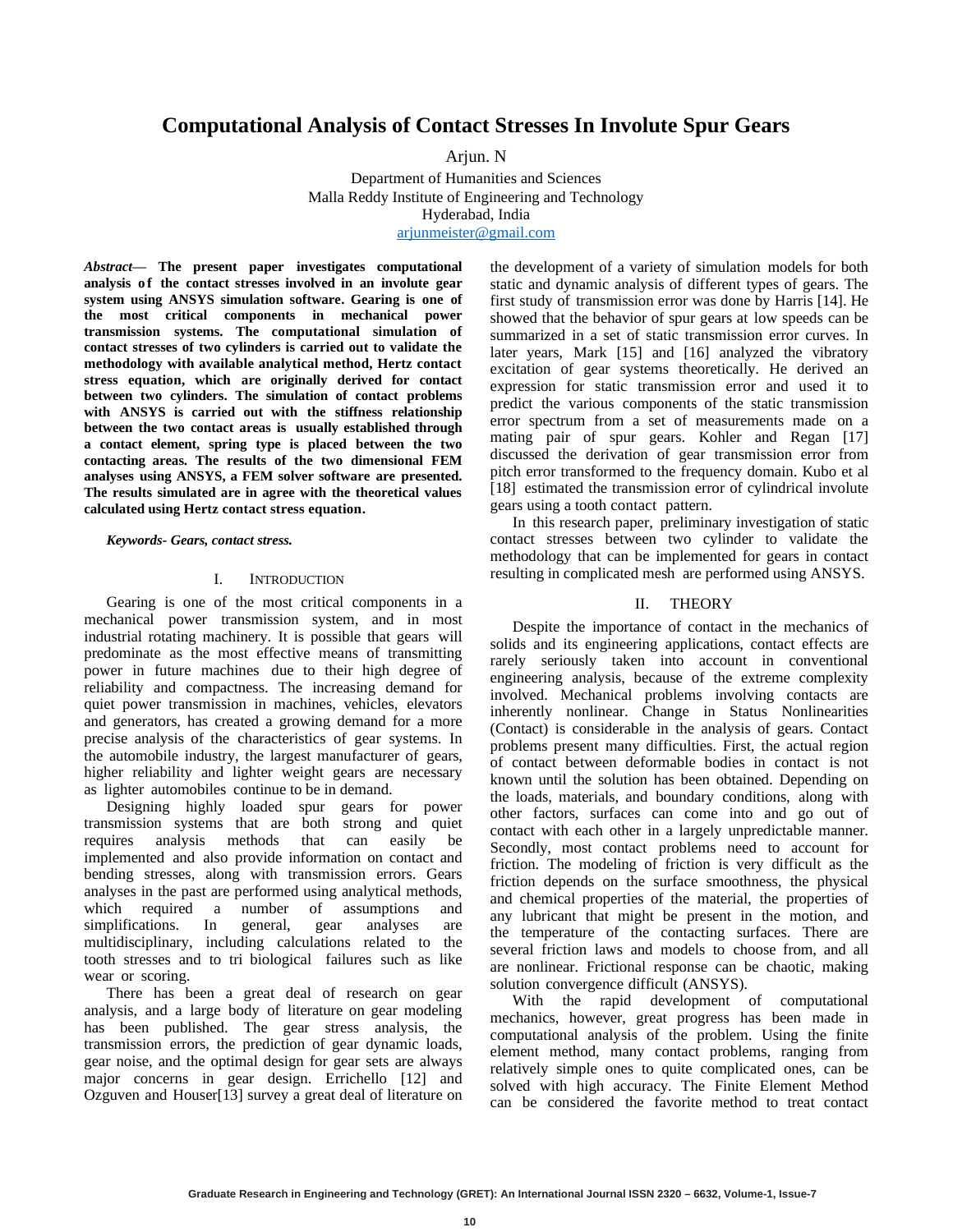problems, because of its proven success in treating a wide range of engineering problem in areas of solid mechanics, fluid flow, heat transfer, and for electromagnetic field and coupled field problems.

The contact problem is addressed using a special contact element. A number of contact elements were available (two and three dimensional, spring and damper combinations). For the problem in hand, the element to be used is a two-dimensional, the three nodes, and point-tosurface contact element. In the input file, the CONTAC48 element from the ANSYS element library as the contact elements between the two contact bodies shown as Figure 3.1 is chosen. It is applicable to 2-D geometry, plane strain, plane stress, or axisymmetric situations. The area of contact between two or more bodies is generally not known in advance. It may be applied to the contact of solid bodies for static or dynamic analyses, to problems with or without friction, and to flexible-toflexible or rigid-to-flexible body contact.





### III. EASE OF USE

#### *A. Hertz Contact Stress Equation*

Usually, the current methods of calculating gear contact stresses use Hertz's equations, which were originally derived for contact between two cylinders. Contact stresses between two cylinders were shown in Figure 3.4. An ellipsoidal-prism pressure distribution is generated between the two contact areas.

Ellipsoidal-prism pressure distribution



From Figure 3.4 the width of the contact zone is 2a. If total contact force is  $F$  and contact pressure is  $p(x)$ , there is a formula [5], which shows the relationship between the

force F and the pressure p(x): 
$$
F = 2L \int_{0}^{a} p(x)dx
$$
 (3.4)  
contact width  $a = \sqrt{\frac{2F(1 - v_1^2)/E_1 + (1 - v_2^2)/E_2}{\pi L(1/d_1 + 1/d_2)}}$  (3.5)

The maximum contact stress  $P_{\text{max}}$  $P_{\perp} = \frac{2F}{\sqrt{2}}$  $=\frac{}{\pi aL}$ 

 $d_1$  and  $d_2$  represent the pinion and gear pitch

diameters. The maximum surface (Hertz) stress:

$$
P_{\max} = \sigma_H 0.564 \sqrt{\frac{F\left(\frac{1}{R_1} + \frac{1}{R_2}\right)}{\frac{(1 - v_1^2)}{E_1} + \frac{(1 - v_2^2)}{E_2}}}
$$

*F* is the load per unit width,

 $R_i$  is the radius of cylinder *i*,  $R_i = d_i \sin \varphi / 2$  for the gear teeth,

 $\varphi$  is pressure angle,  $V_i$  is Poisson's ratio for cylinder  $i$ ,

 $E_i$  is Young's modulus for cylinder  $i$  .

#### *B. Result of the Contact Stress Analysis*

The objective of the contact stress analyses is to gain an understanding of the modeling and solution difficulties in contact problems and examine the contact stresses in the gears. In order to verify the FEM contact model procedure, contact between two cylinders is modeled. To reduce computer time, only half cylinders were meshed in the model as shown in Figure 3.5(a). The fine meshed rectangular shaped elements were generated near contact areas shown as 3.5 (b). The dimensions of the elements are based on the half width of the contact area. The contact conditions are sensitive to the geometry of the contacting surfaces, which means that the finite element mesh near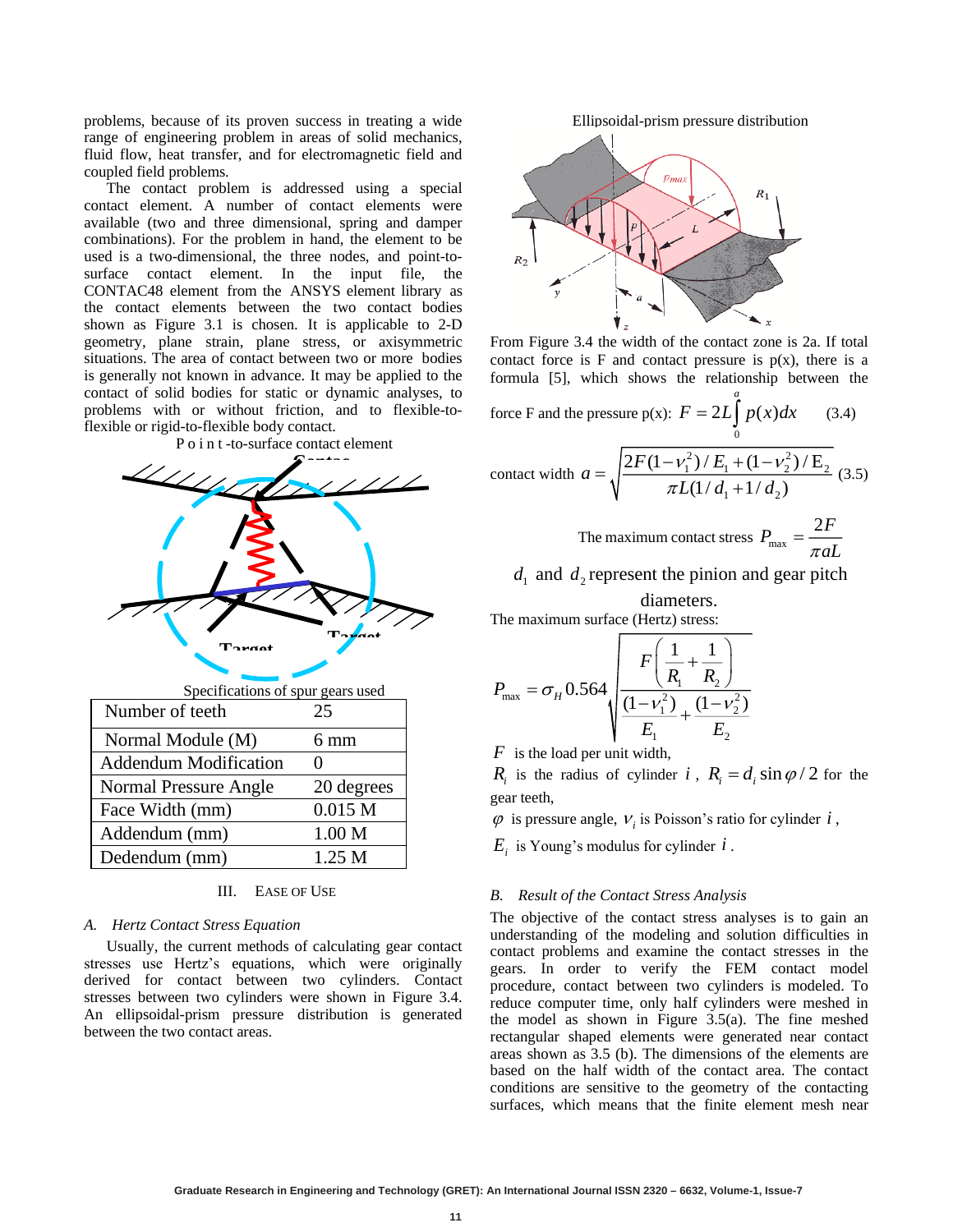the contact zone needs to be highly refined. Finer meshing generally leads to a more accurate solution, but requires more time and system resources. It is recommended not to have a fine mesh everywhere in the model to reduce the computational requirements.

T r i a n g u l a r shaped elements were generated near contact areas



The comparison of results from FEM and the Hertzian theoretical formula are shown in Figure 3.7 in which the two distributions lie very close. The red color line represents the value from the theoretical Hertz equation and the blue color points represent the results from ANSYS. They match very well. It is easy to see the blue color points are on the red curve.





Orthogonal shear stress magnitudes

![](_page_3_Figure_7.jpeg)

THE THREE DIMENSIONAL MODEL

Figure 4.1 shows how to mesh the 3D model and how to apply the load on the model. The element type "SOLID TETRAHEDRAL 10 NODES 187" was chosen. Because "SMART SET" was chosen on the tool bar there are many more elements near the root of the tooth than in other places. There are middle side nodes on the each side of each element. So a large number of degrees of freedom in this 3D model take a longer time to finish running.

Figure 4-1 FEM bending model with meshing

![](_page_3_Figure_11.jpeg)

From the stress distributions on the model, the large concentrated stresses are at the root of the tooth. Figure 4.2 shows large Von Misses stresses at the root of the tooth. They are equal to the tensile stresses. The tensile stresses are the main cause of crack failure, if they are large enough. That is why cracks usually start from the tensile side. From the Lewis equation if the diameters of the pinion and gear are always kept the same and the number of teeth was changed, the diametral pitch will be changed or the module of gear will be changed. That means that there are different bending strengths between the different teeth numbers. Different Maximum Von Misses with different numbers of teeth are shown.

Figure 4-2 Von Misses stresses with 28 teeth on the root of tooth

![](_page_3_Figure_14.jpeg)

#### TORSIONAL MESH STIFFNESS AND STATIC TRANSMISSION **ERROR**

Getting and predicting the static transmission error (TE) is a necessary condition for reduction of the noise radiated from the gearbox. In the previous literature to obtain TE the contact problem was seldom included because the nonlinear